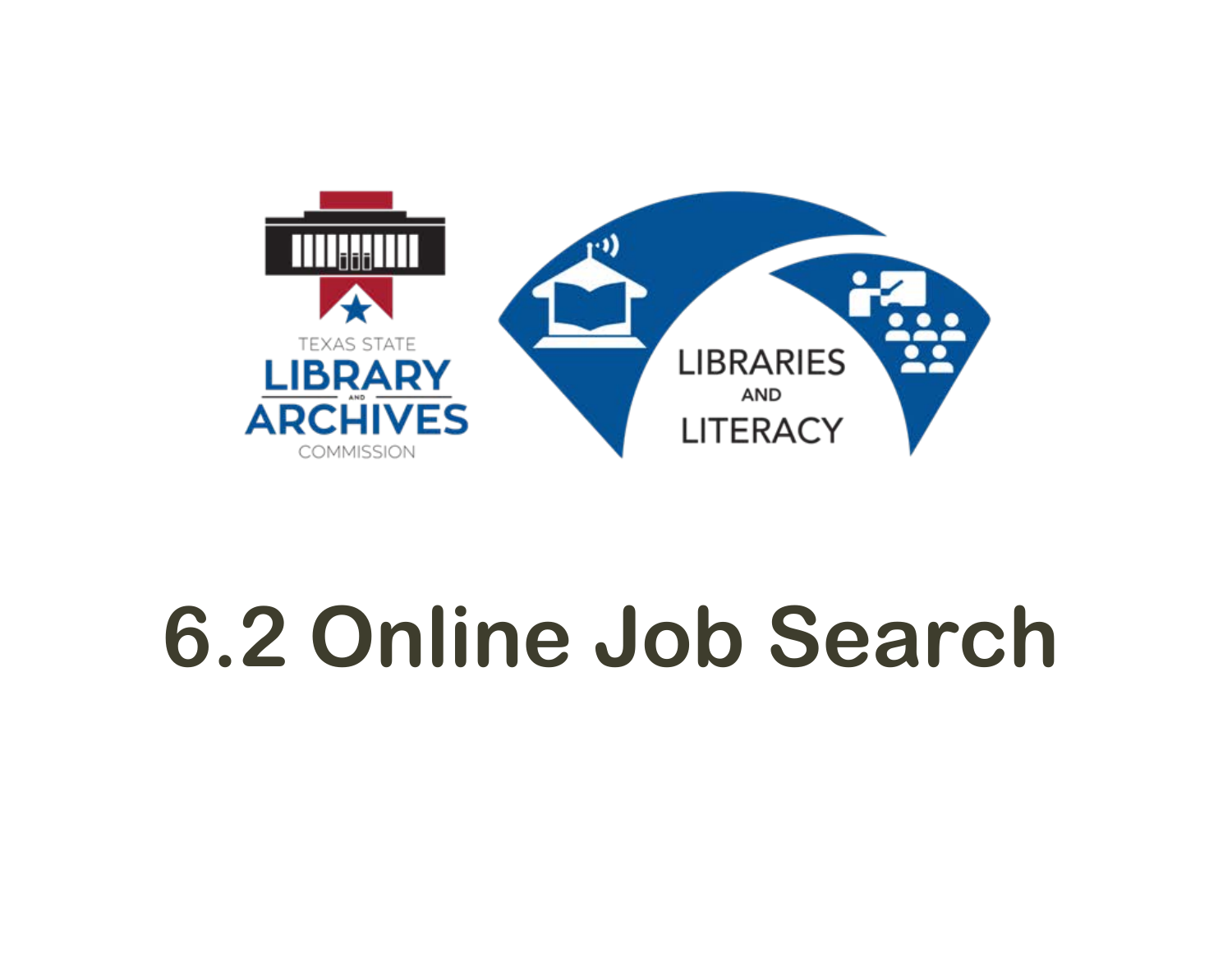# **Objectives**

- Identify the steps for an effective job search
- Evaluate career interests and abilities
- Research job market
- Discuss the impact of technology on the job search
- Evaluate job search engine strategies
- Complete sample online application

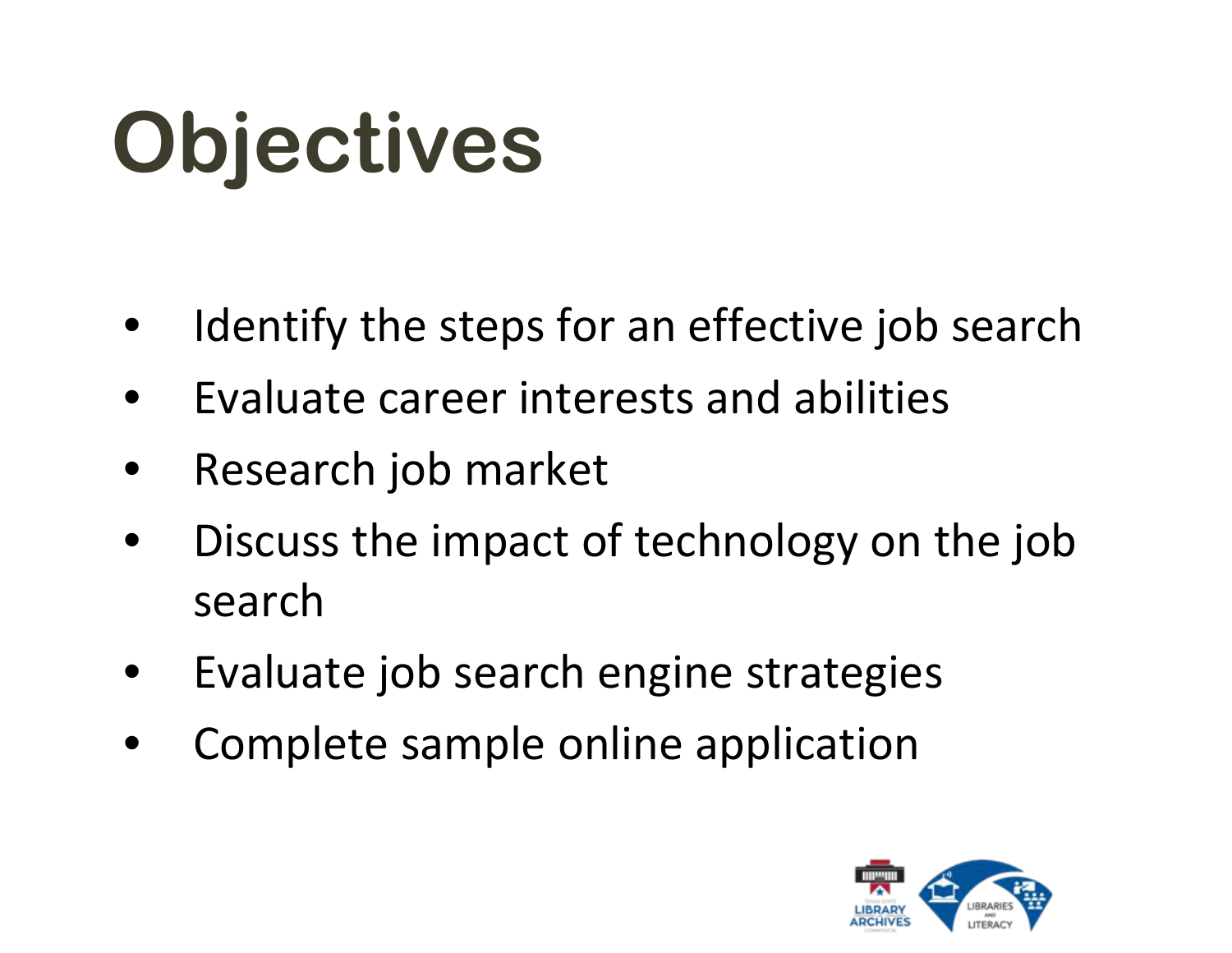# **Getting Started**

- What are reasons for a job search?
- How did you (or someone you know) get a job in the past?
- How has the internet changed the job hunt process?

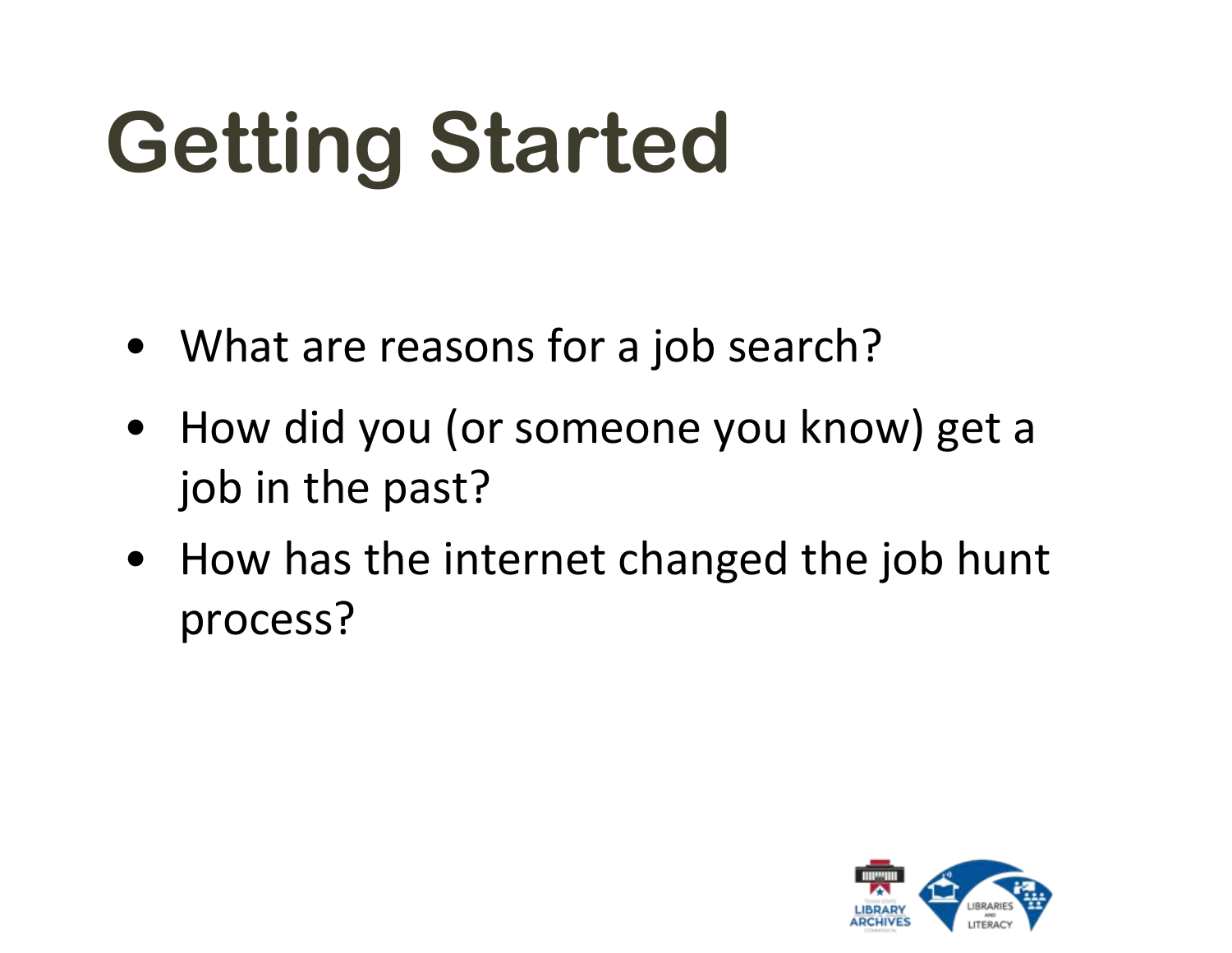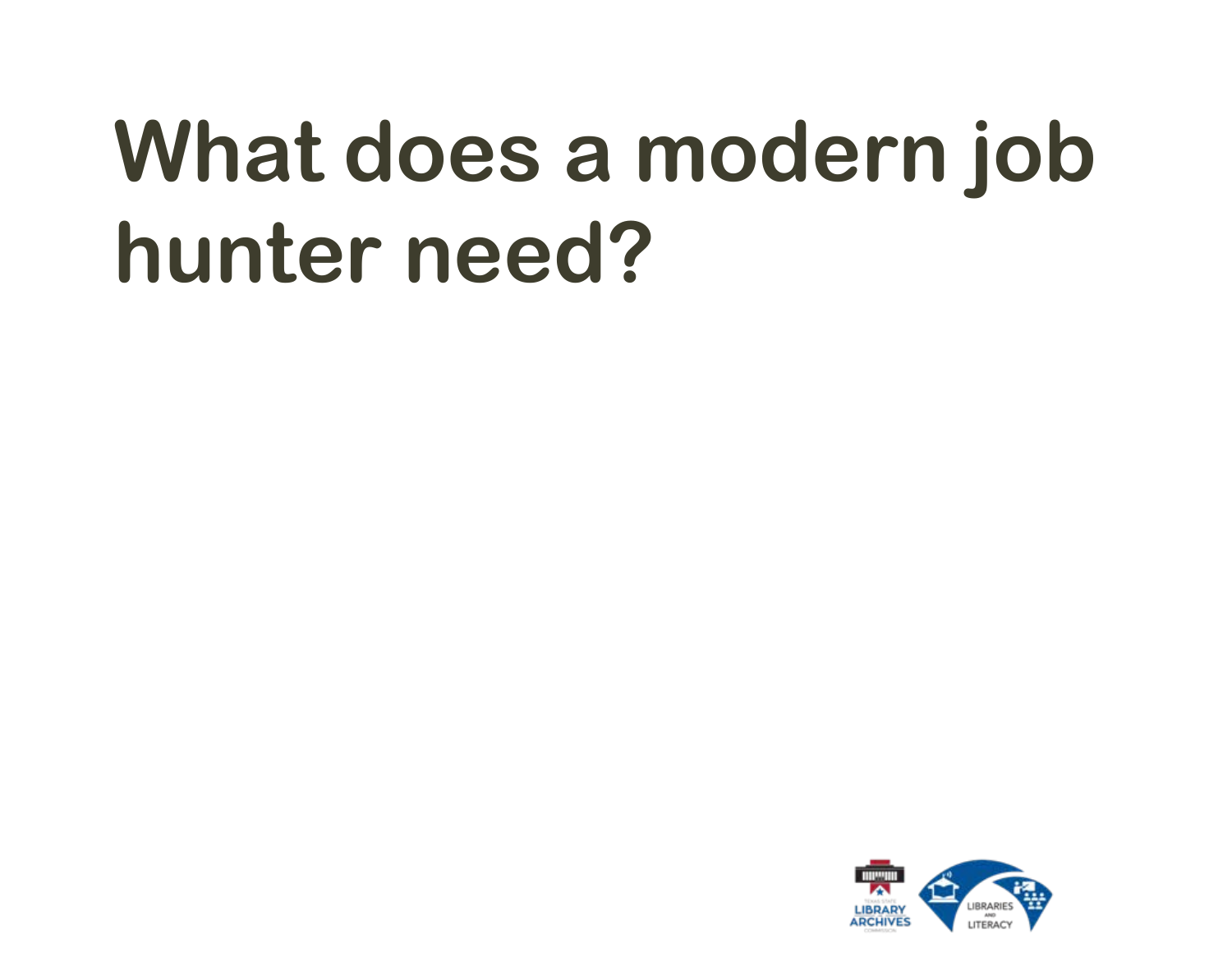1. Internet Access



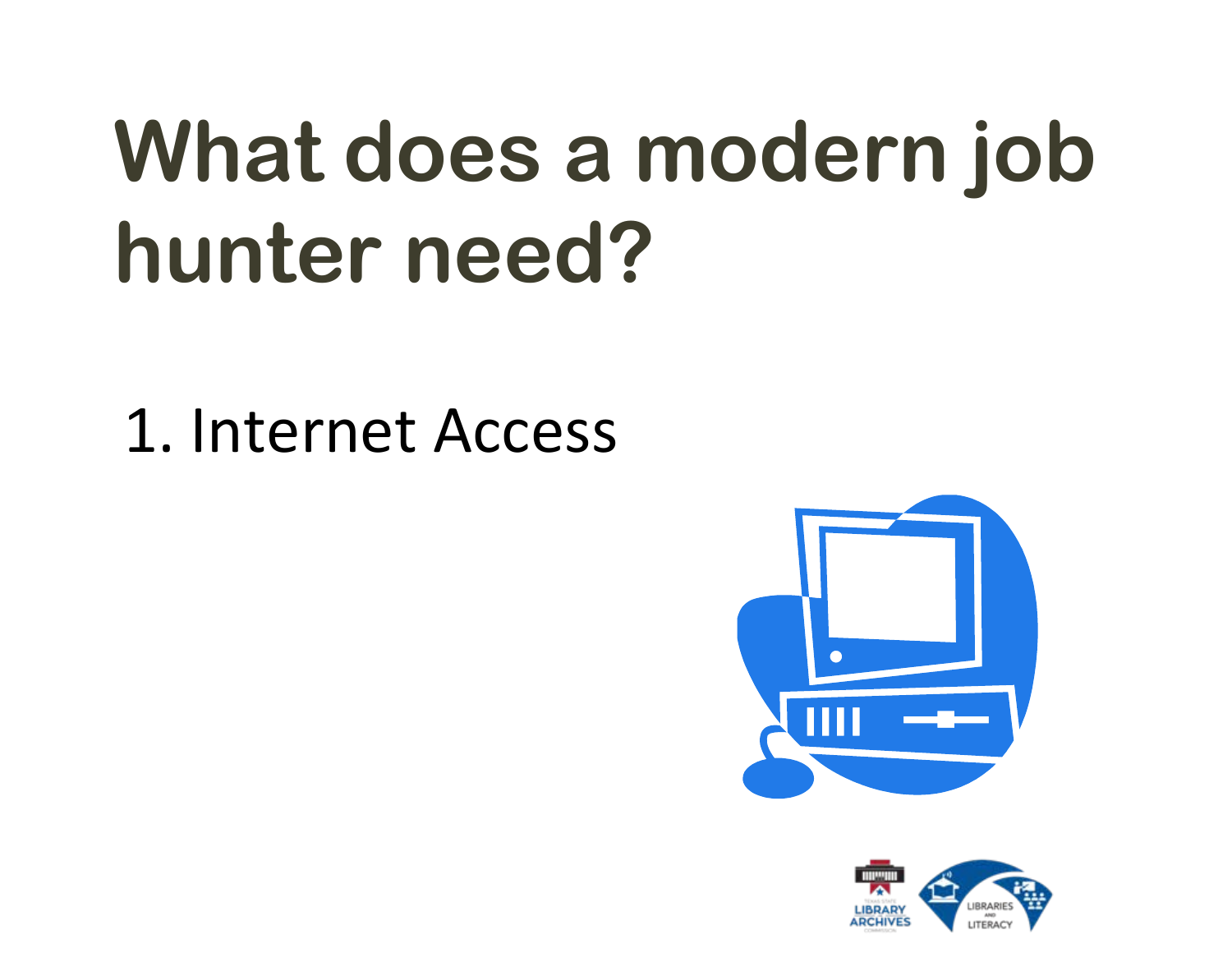2. Professional Email Address



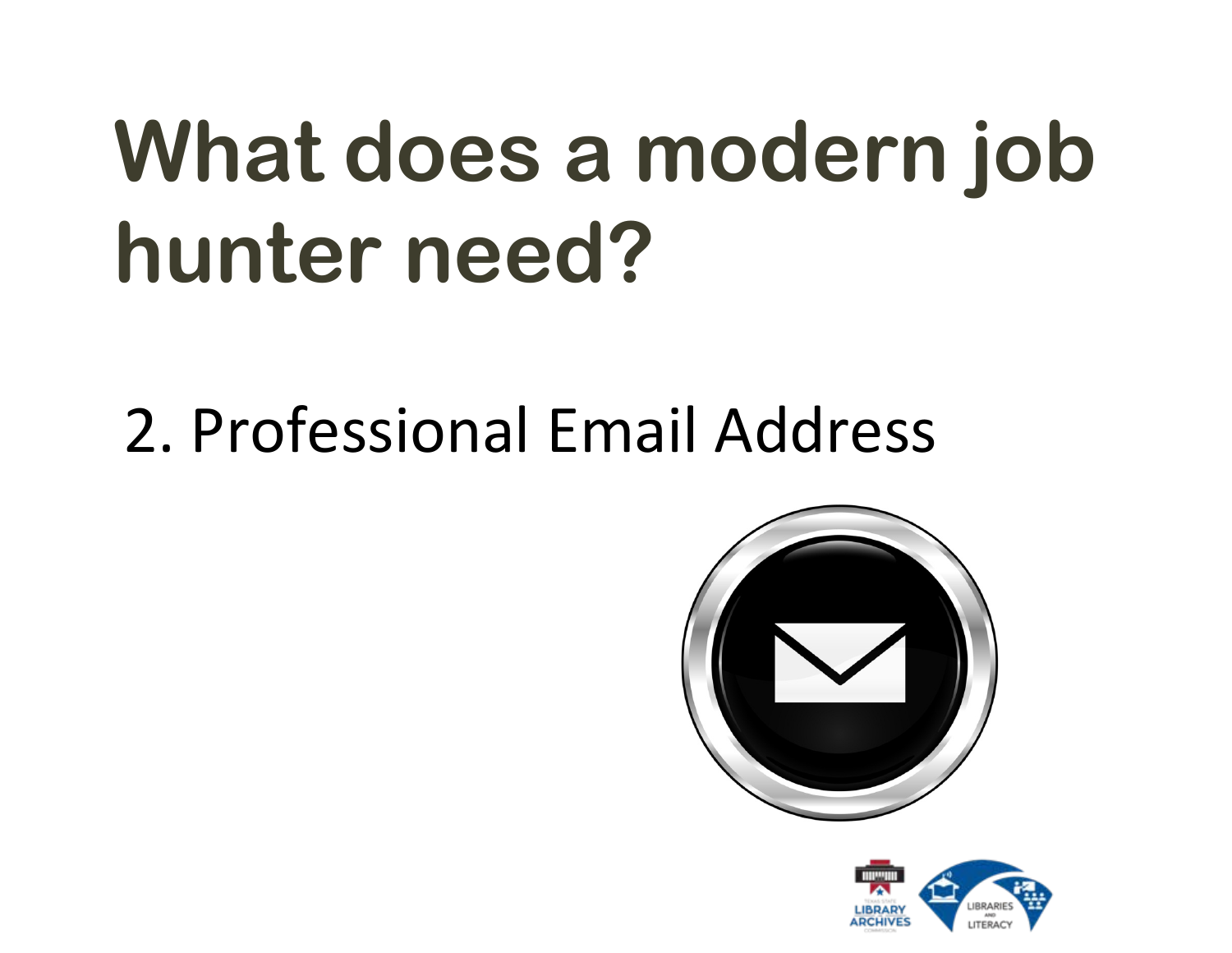## 3. Resume



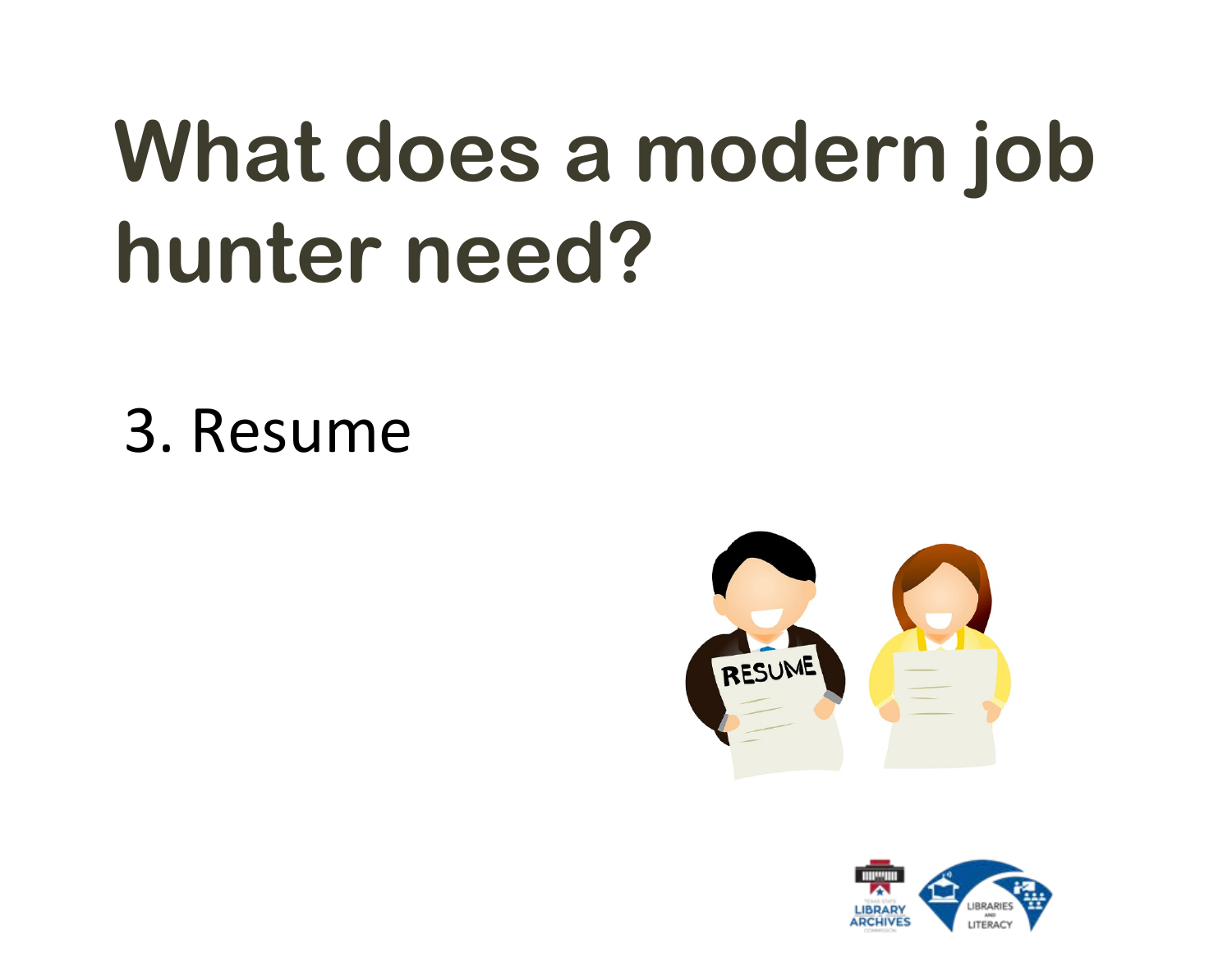## MS Word/PDF Plain Text

### **Yancy Cumberland**

123 Deerpaw Drive Gouda, TX 77770 555.555.5555 Fancy.yancy@gmail.com

### **Education**

Gouda High School - Gouda, TX September 2008 - May 2011

### **Work Experience**

Pizza House, Jan 2011 - Present

. Cook, prepare high quality food with fresh ingredients

Gouda Tribune, Jun 2010-Dec 2010

. Paper deliverer, distributed over 500 newspapers to

subscribers daily

### **Achievements**

- . Honor Role May 2011
- . 2nd place Science Fair March 2010

### **Skills**

- . Proficient with Microsoft Word
- Speak Chinese fluently

Yancy Cumberland 123 Deerpaw Drive Gouda, TX 77770 555, 555, 5555 Fancy.yancy@gmail.com \_\_\_\_\_\_\_\_\_\_\_\_\_\_\_\_\_\_\_\_\_\_\_\_

**EDUCATION** Gouda High School - Gouda, TX September 2008 - May 2011

**WORK EXPERIENCE** Pizza House, Jan 2011 - Present Cook, prepare high quality food with fresh ingredients

Gouda Tribune, Jun 2010-Dec 2010 Paper deliverer, distributed over 500 newspapers to subscribers daily

**ACHIEVEMENTS** -Honor Role May 2011 -2nd place Science Fair March 2010

**SKILLS** -Proficient with Microsoft Word -Speak Chinese fluently

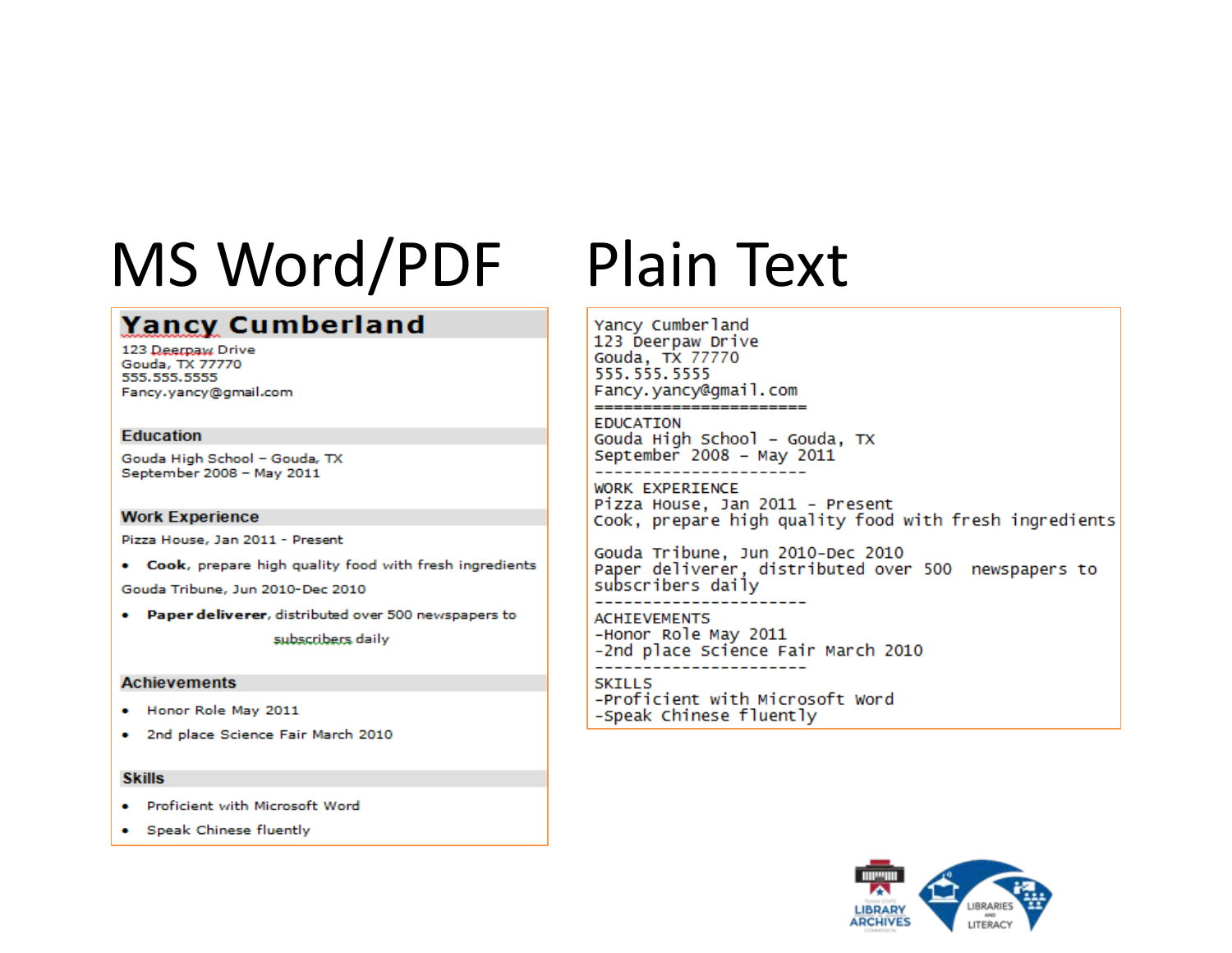4. Organizational System



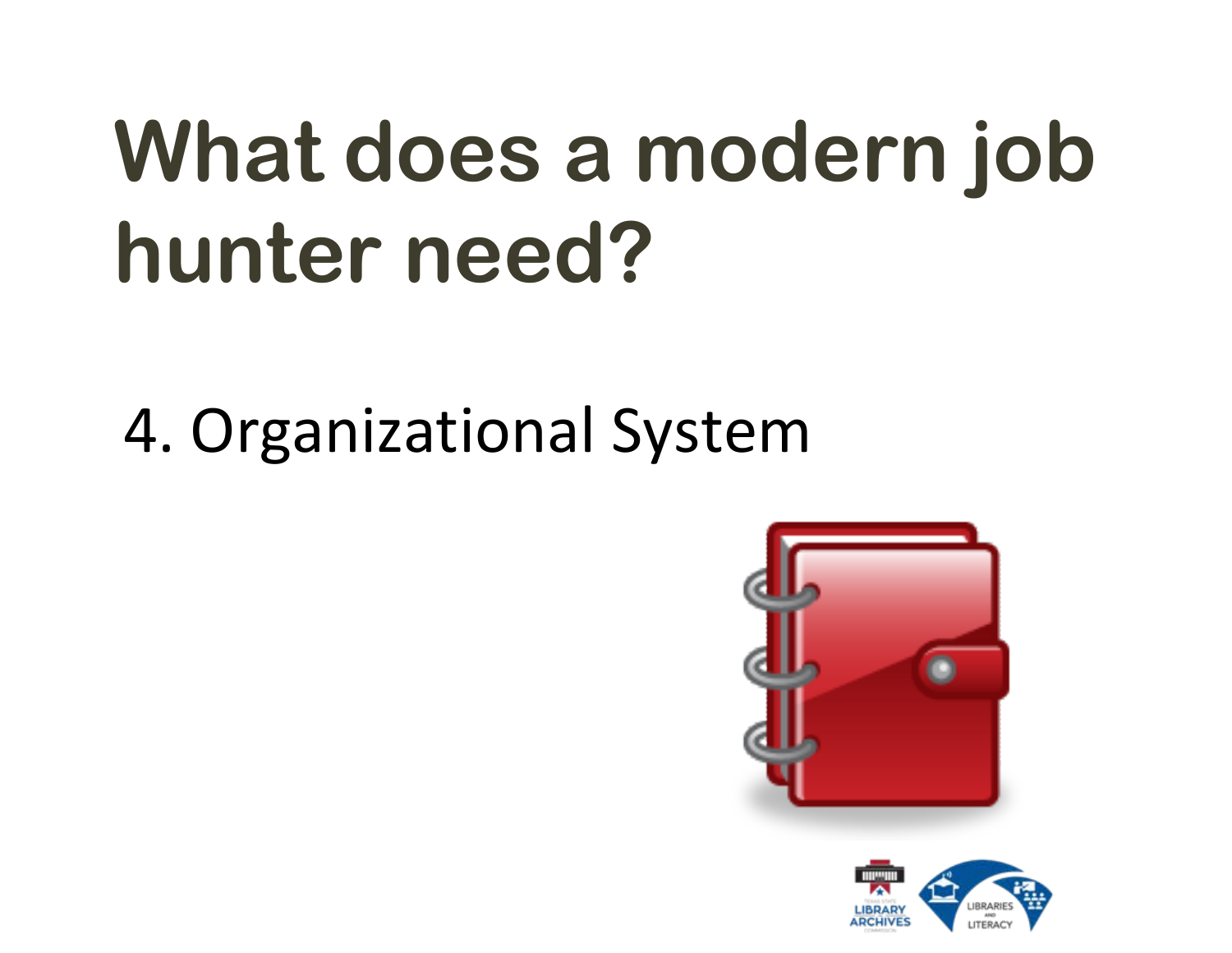5. Time



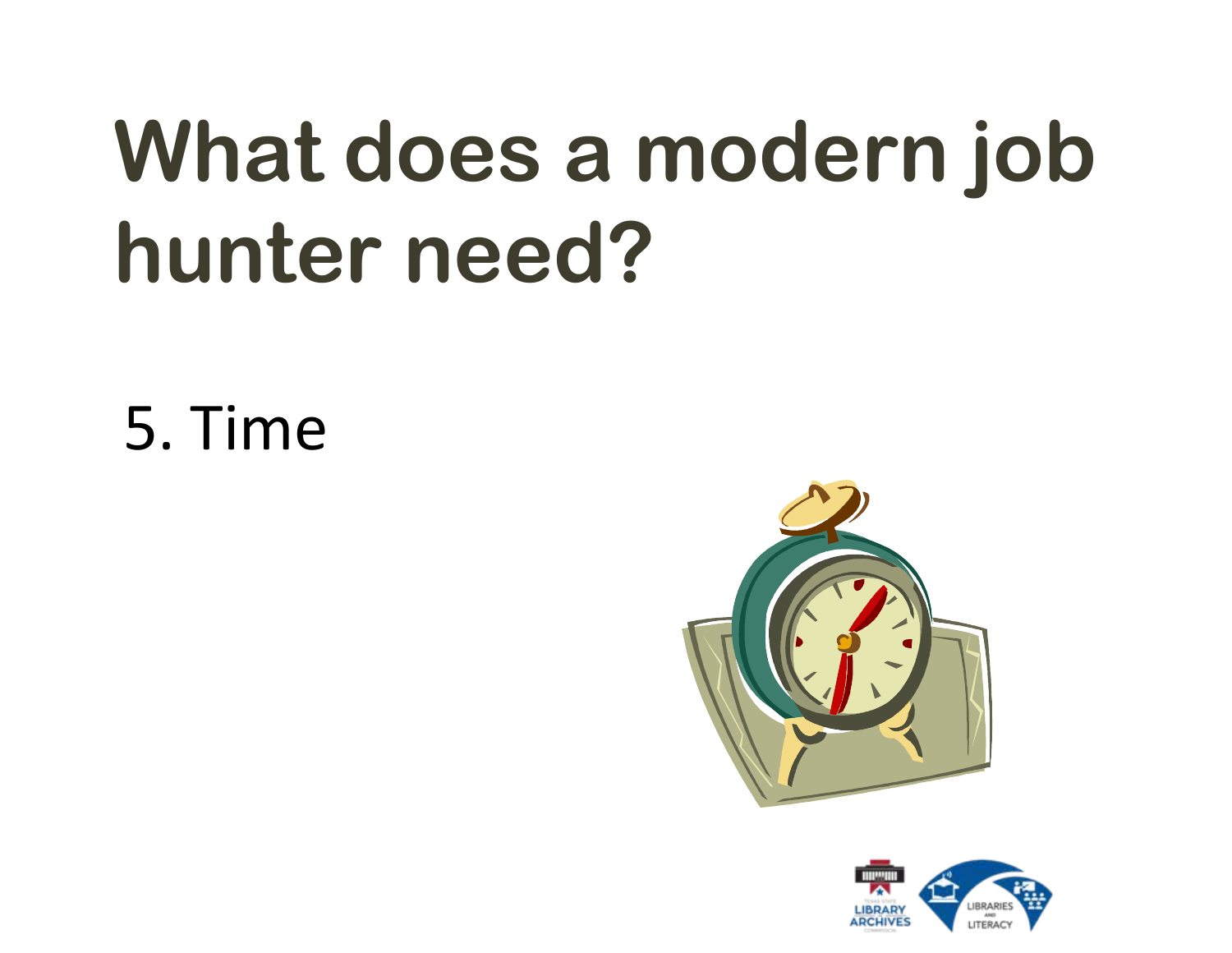6. Positive Attitude



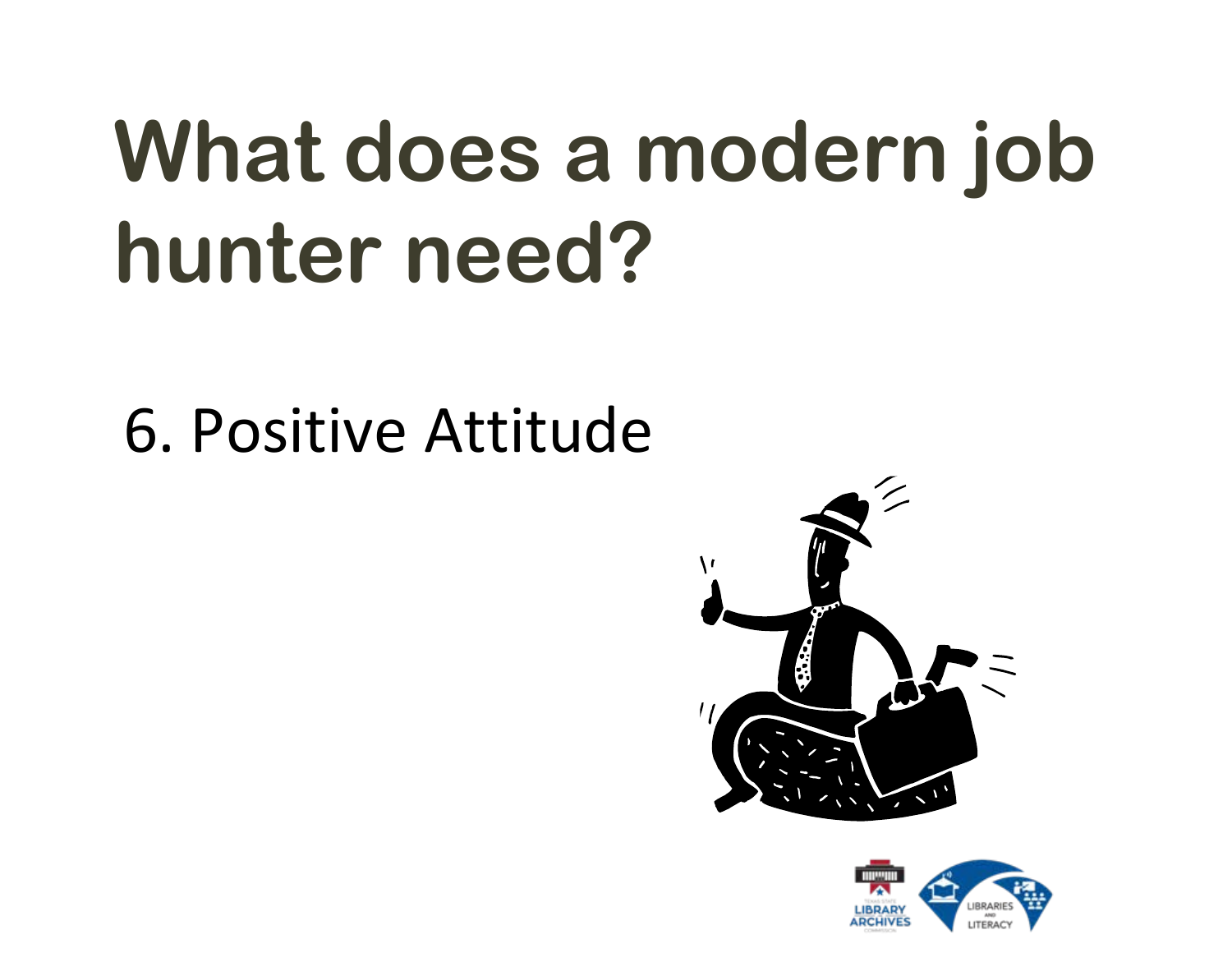# **Networking**

A network includes:

- **Family**
- Friends
- Recreational groups
- Church and social organizations
- Former teachers and classmates
- Current and former co-workers



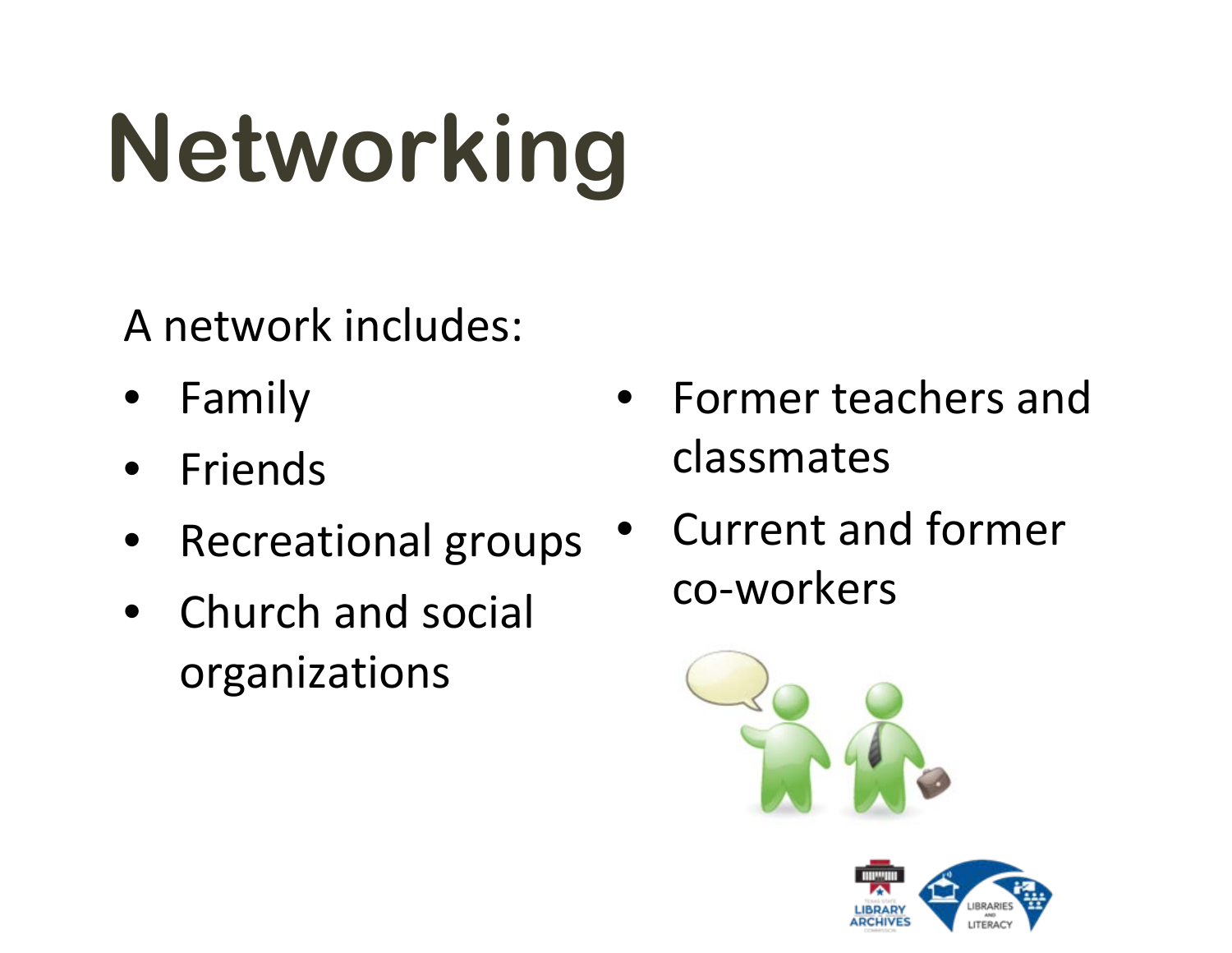# **Who is in your network?**

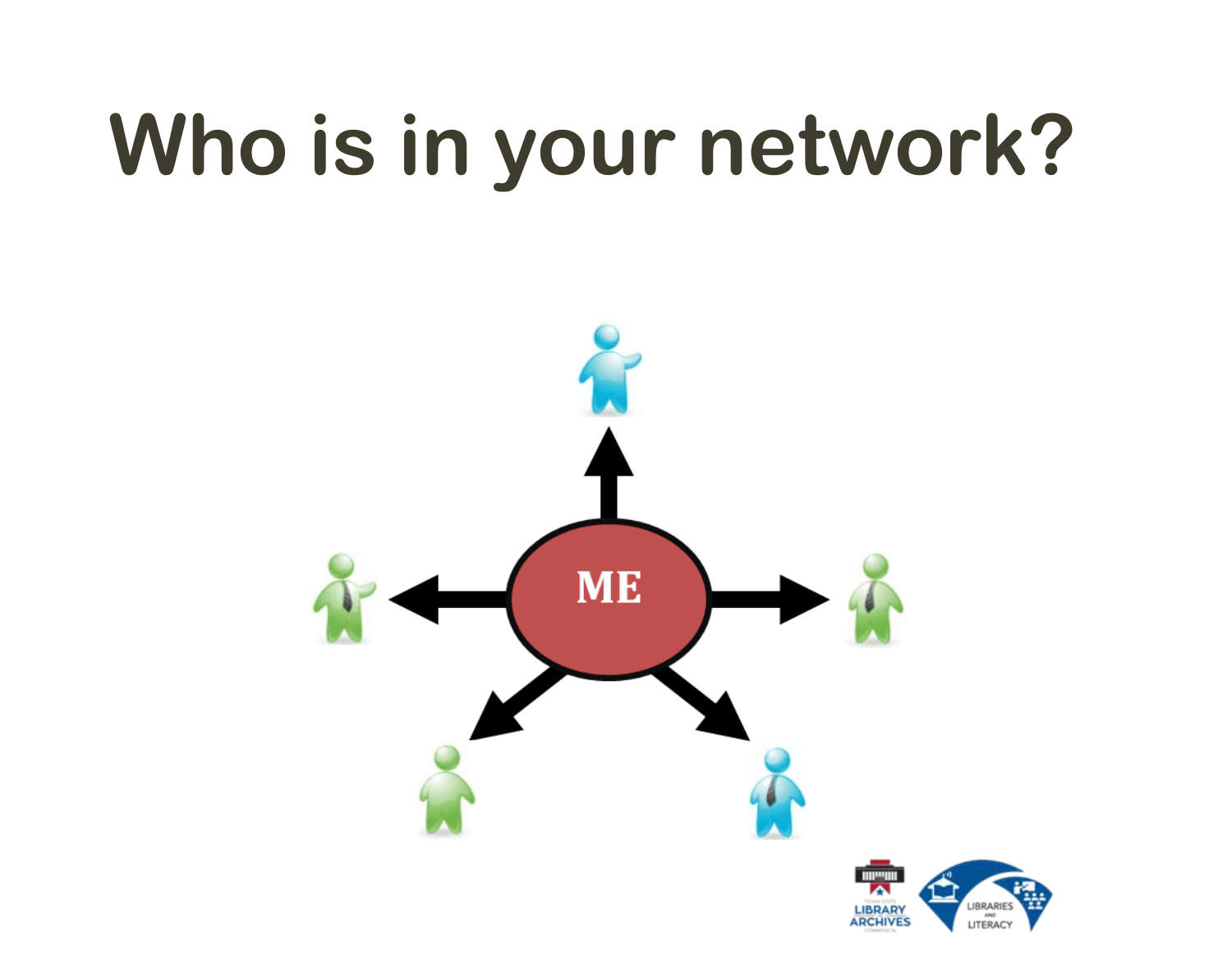# **Grow Your Network**

- Make others aware of your career goals
- Professional organizations
- Attend Conferences and Job Fairs
- Contact companies directly
- Volunteer/Intern
- Freelance work

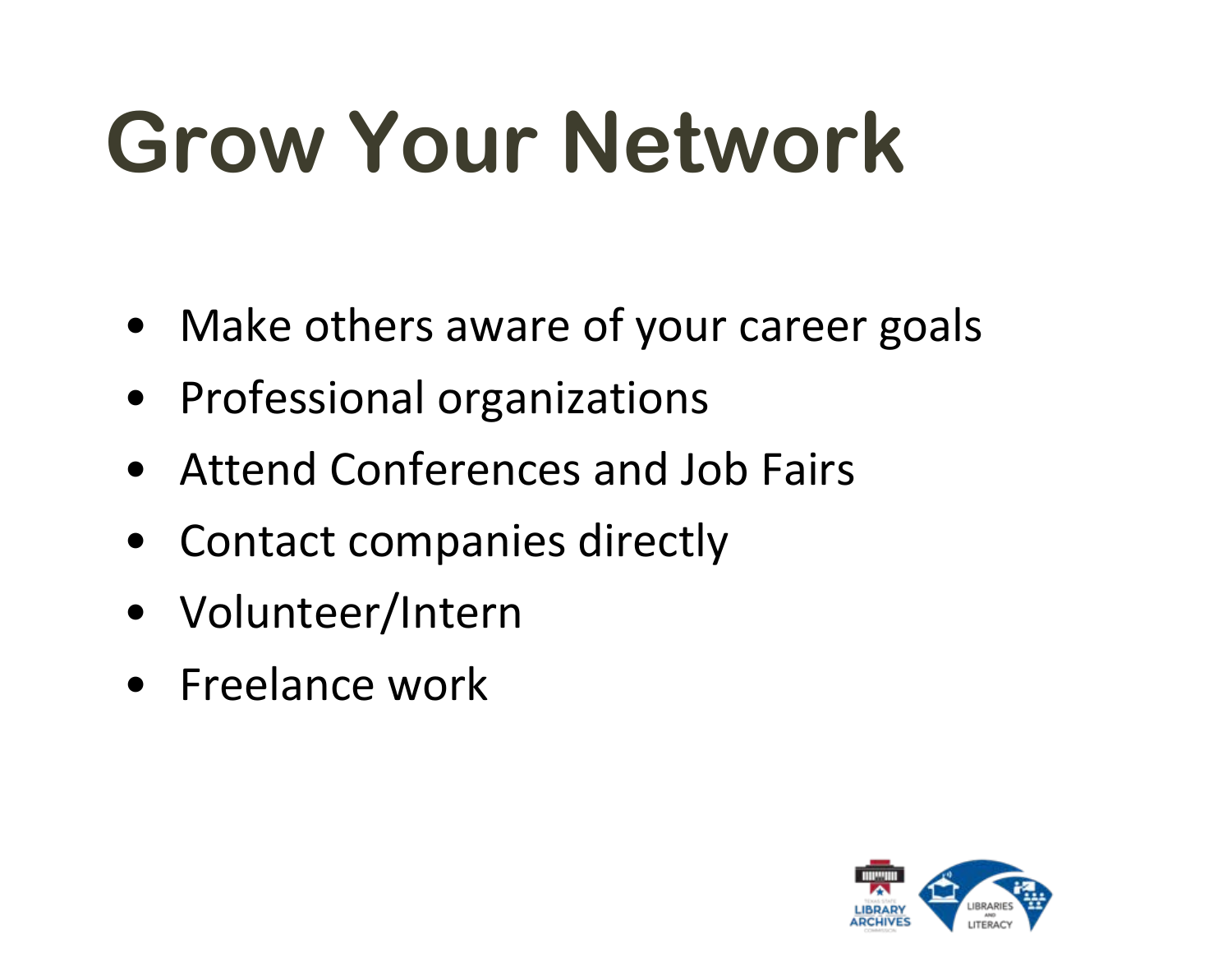# **Grow Your Network**

• Social media (Facebook/LinkedIn/Twitter)



- Personal Blog/website
- Email

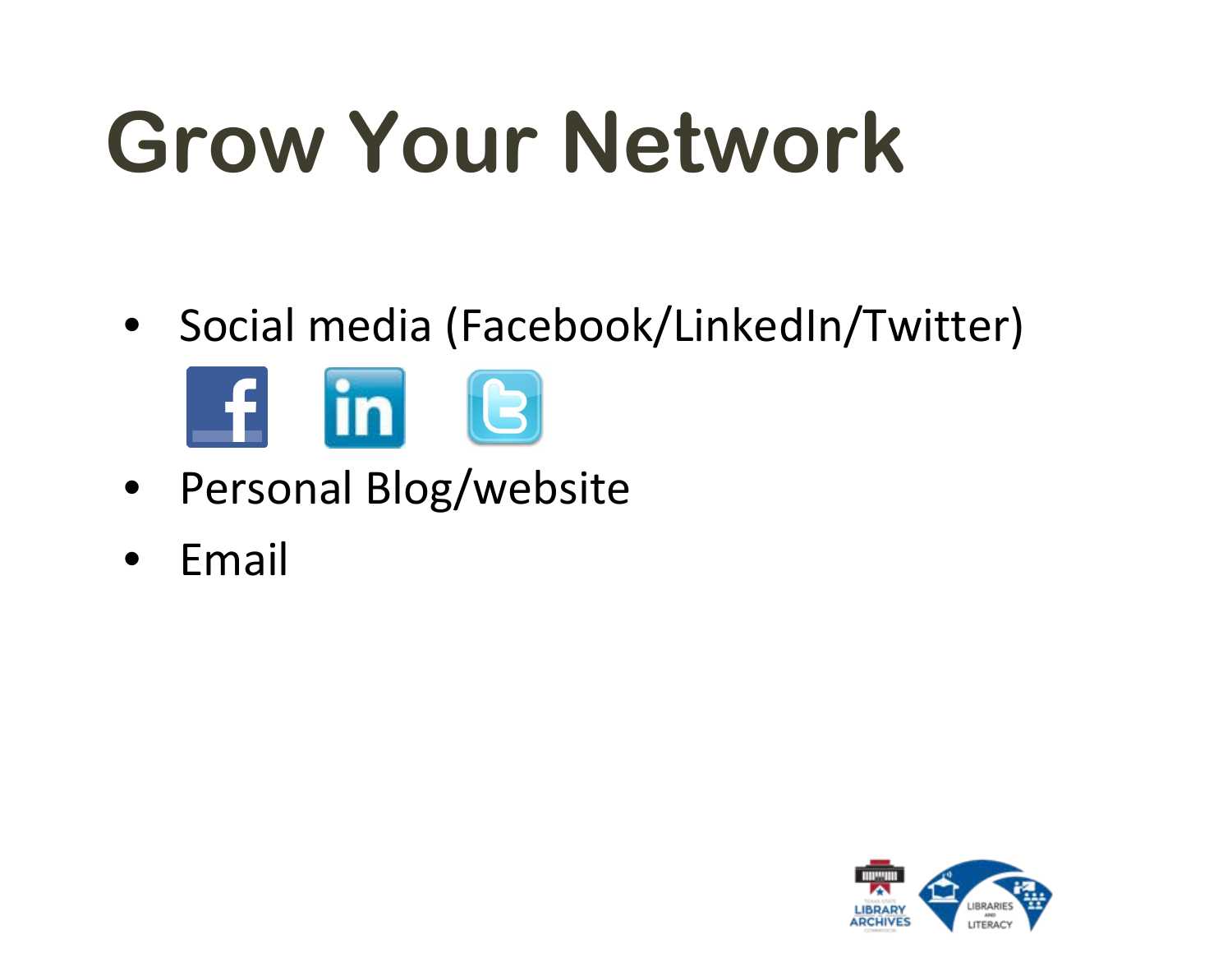# **The Five Steps**

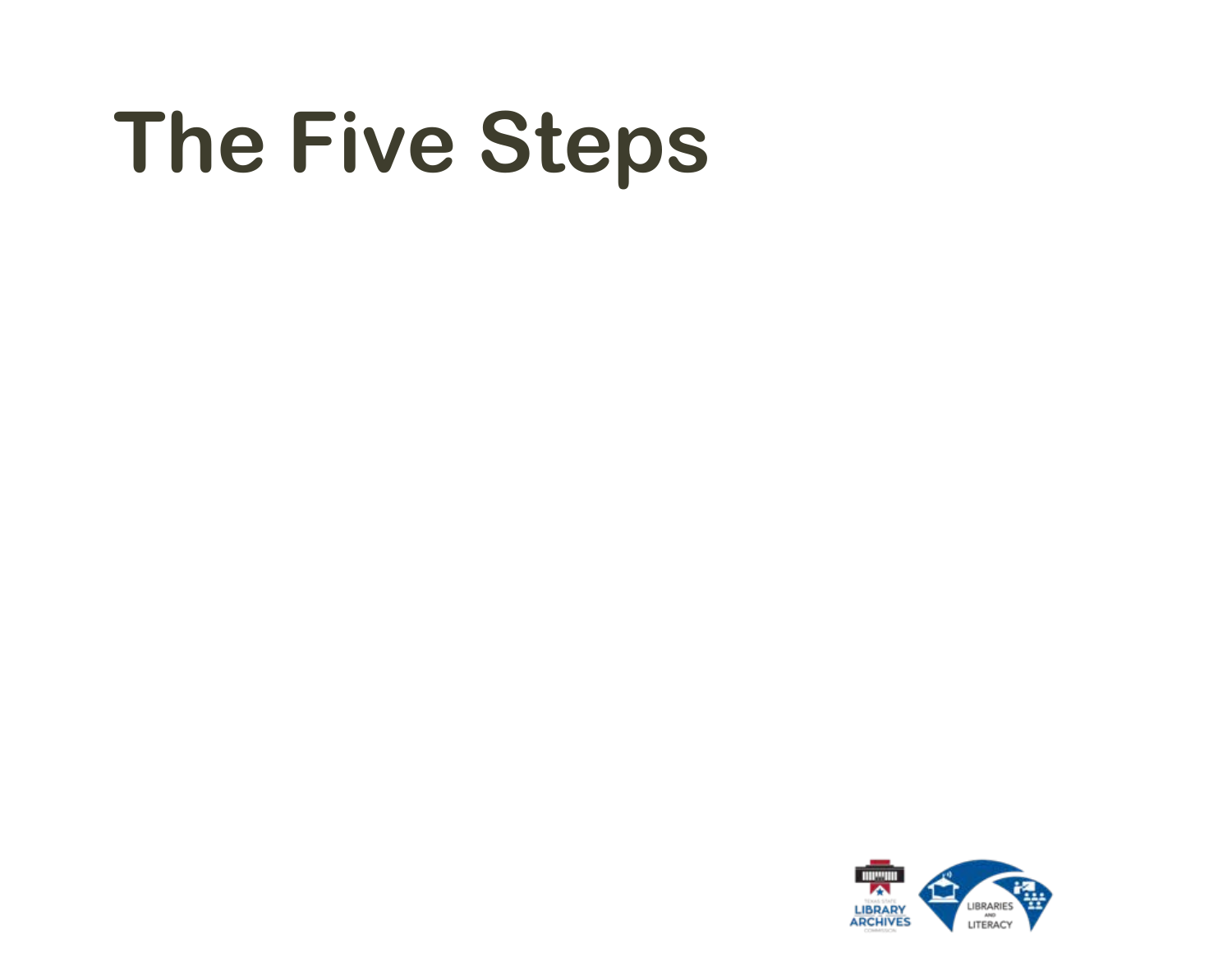## 1. Self Assessment



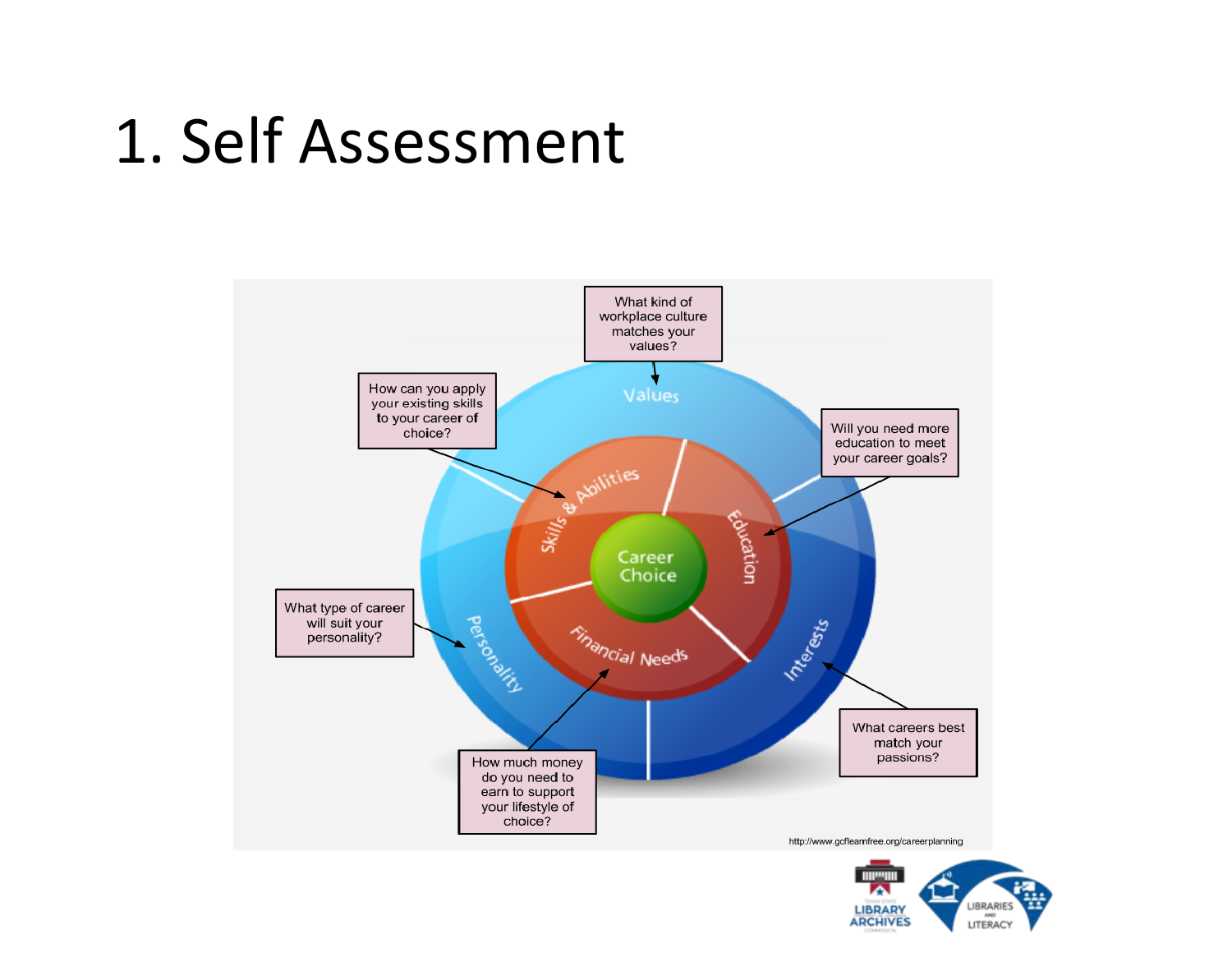## 2. Research

- Q. What is the state of the industry?
- Q. What kinds of positions are available?
- Q. What are the working conditions/culture like?
- Q. What are the educational requirements?
- Q. What is the average salary?

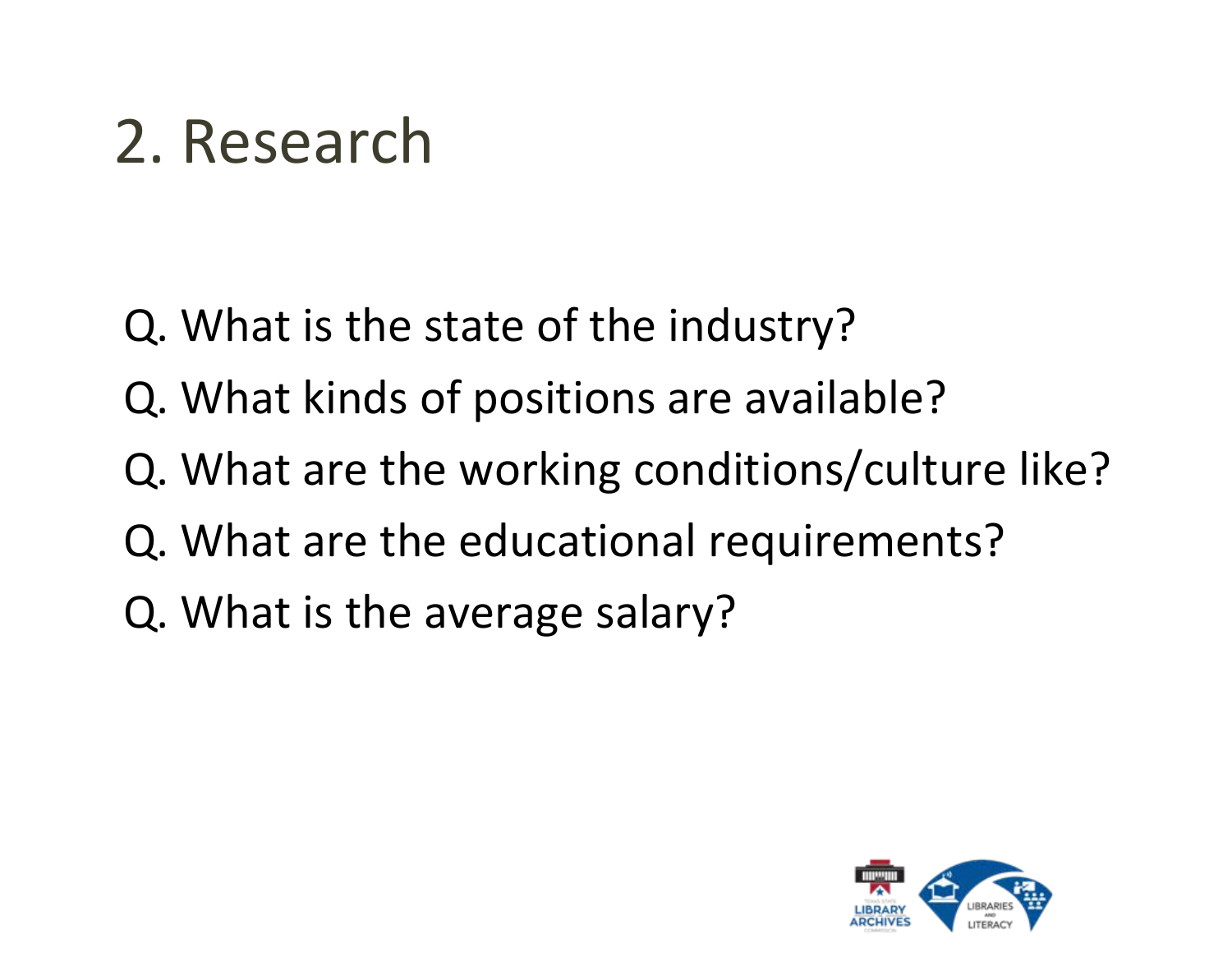## 3. Career Objective

- Skills
- Sacrifices
- Network
- Physical stuff

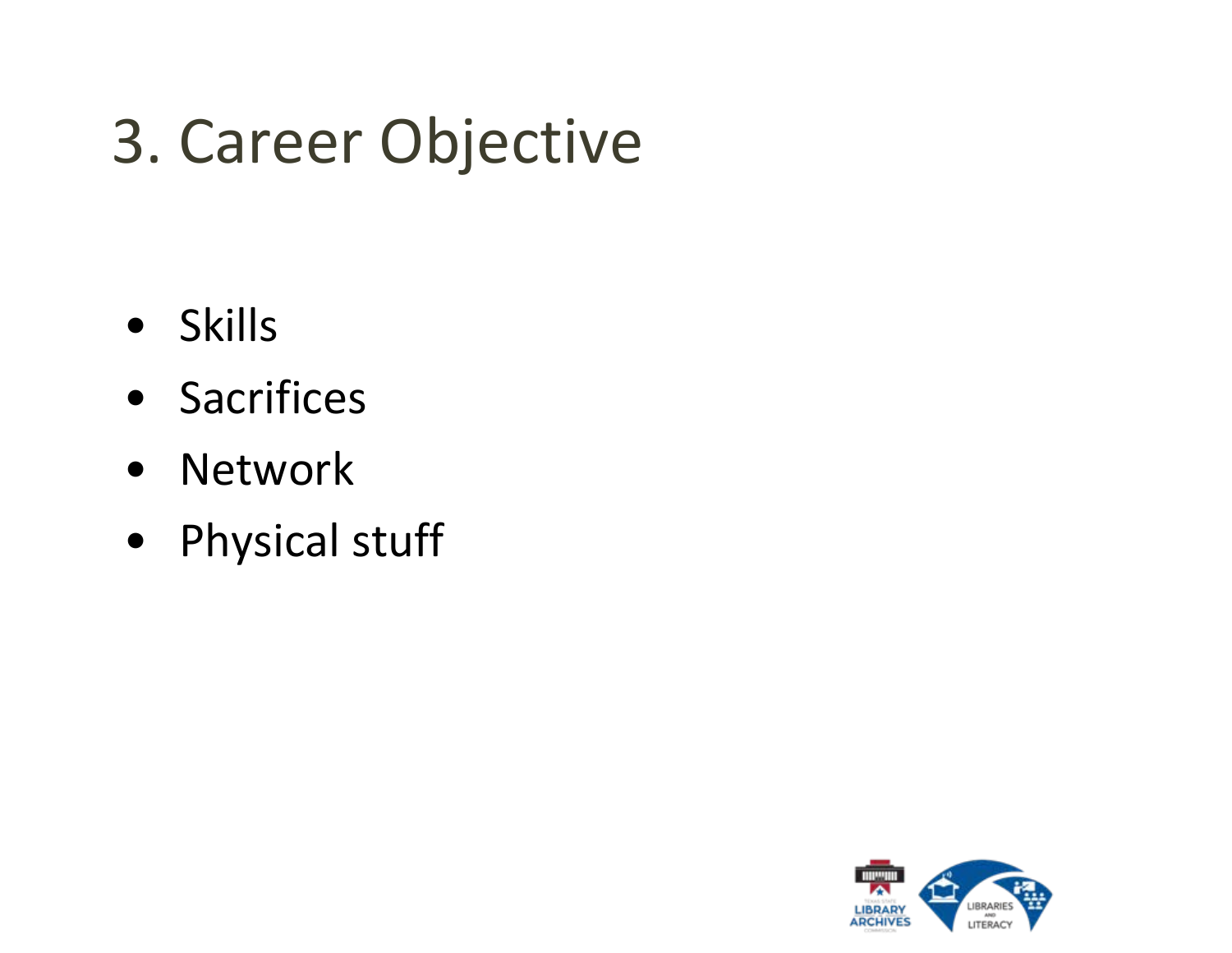## 4. Find Job Openings

# NETWORK!

### (70% of jobs)

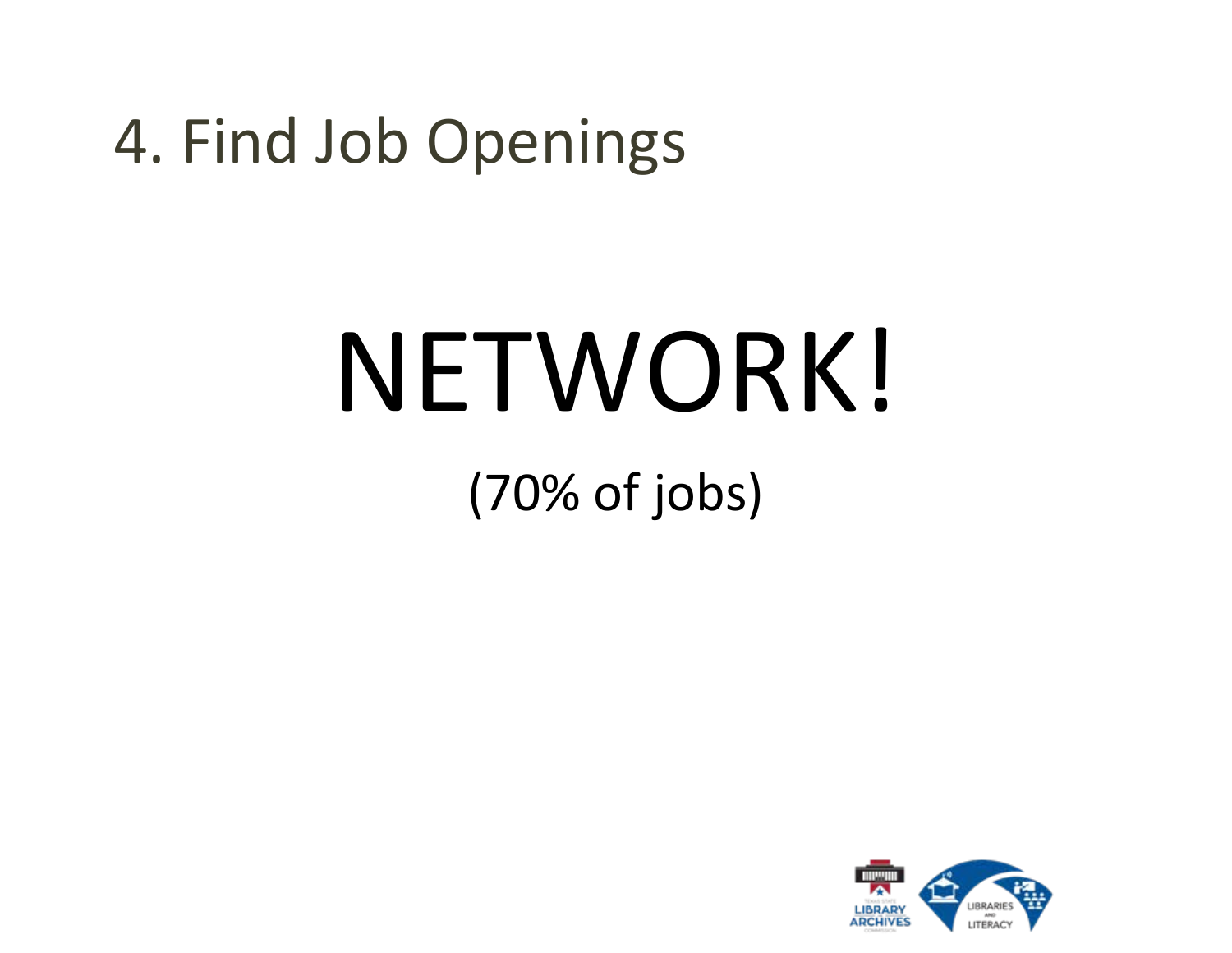## **Online Job Boards:**



### monster<sup>®</sup>







**Formerly Green Thumb** 

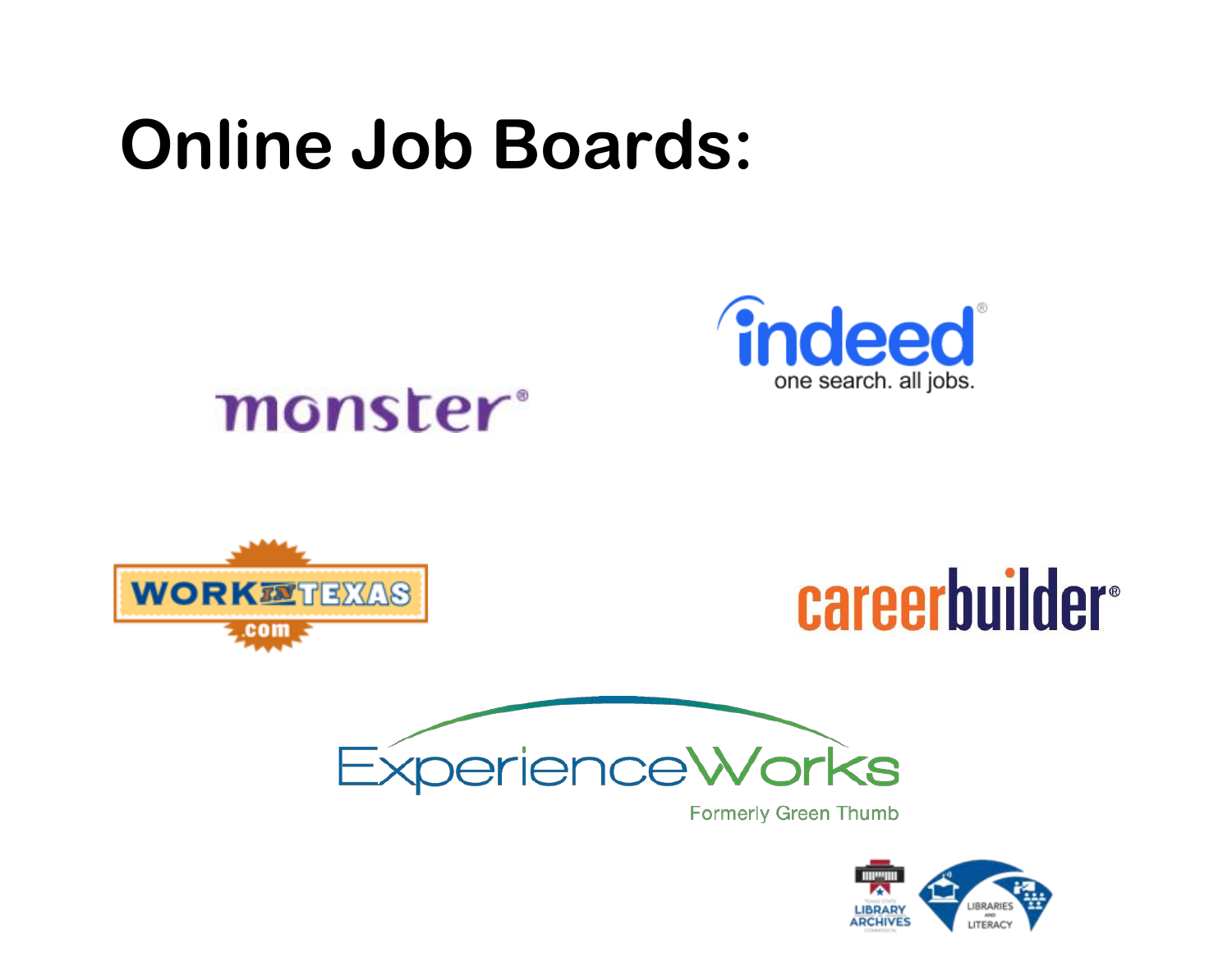

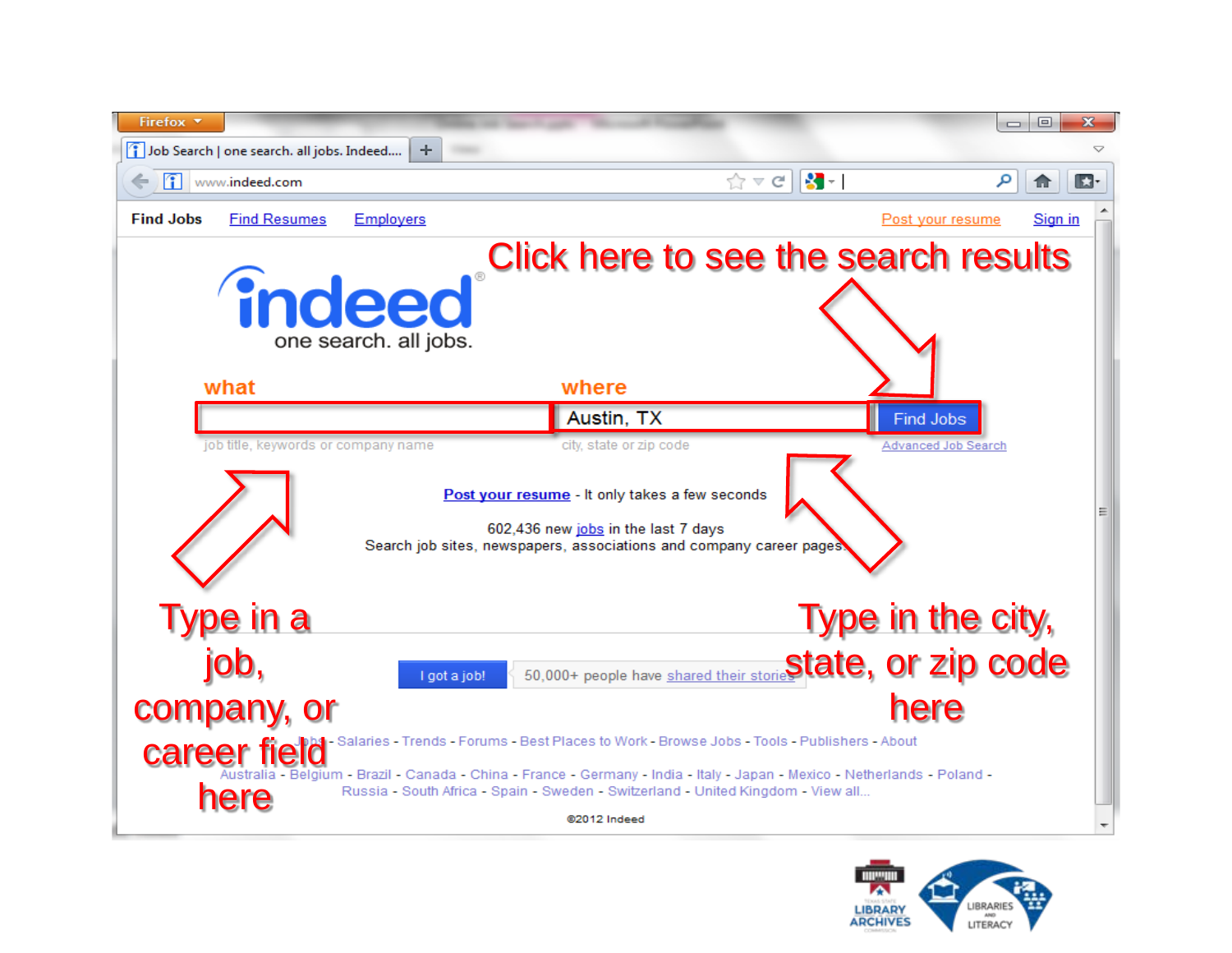

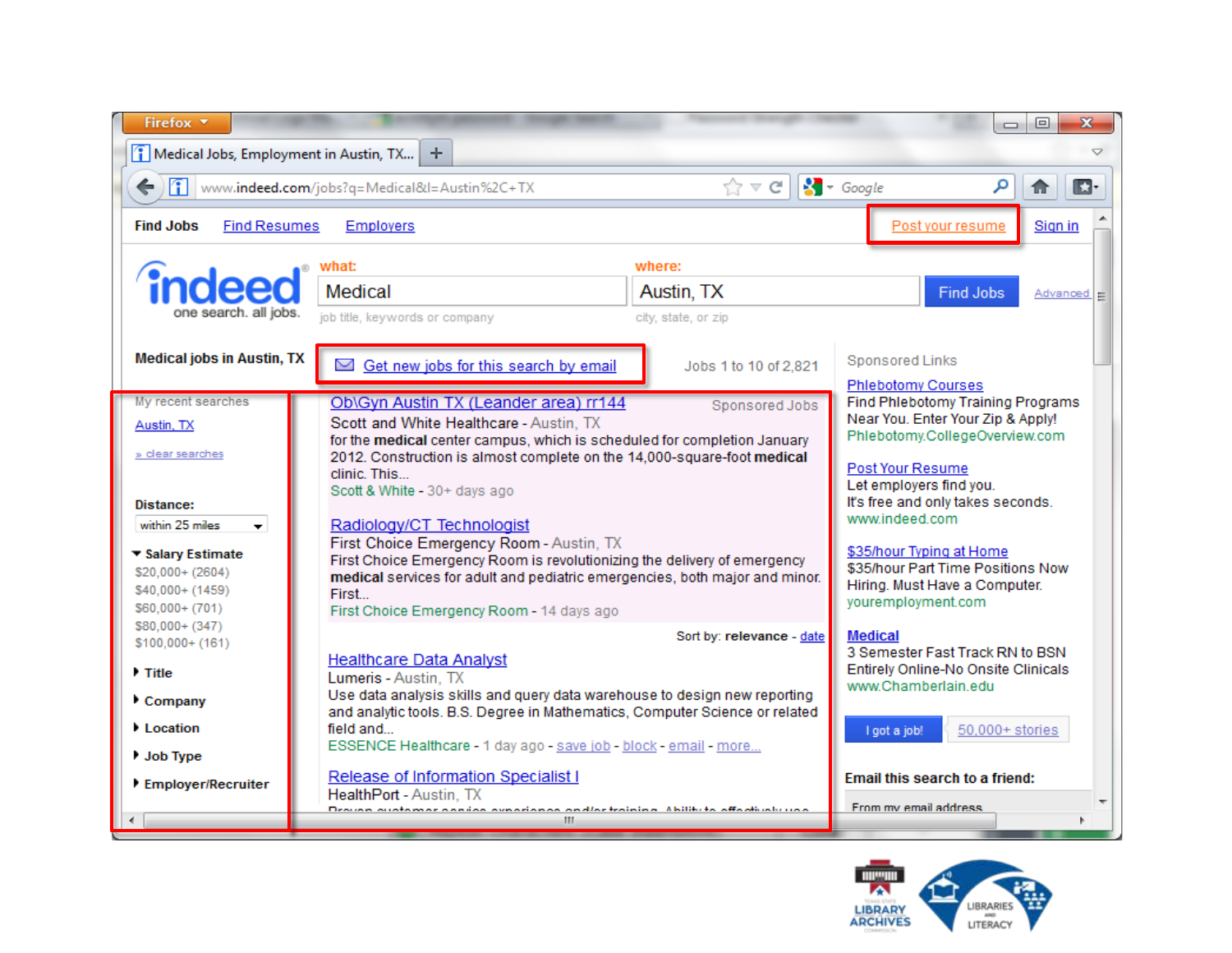## **Online Job Boards: more than browsing for jobs**

- Email job alerts
- Post resume
- Career research resources

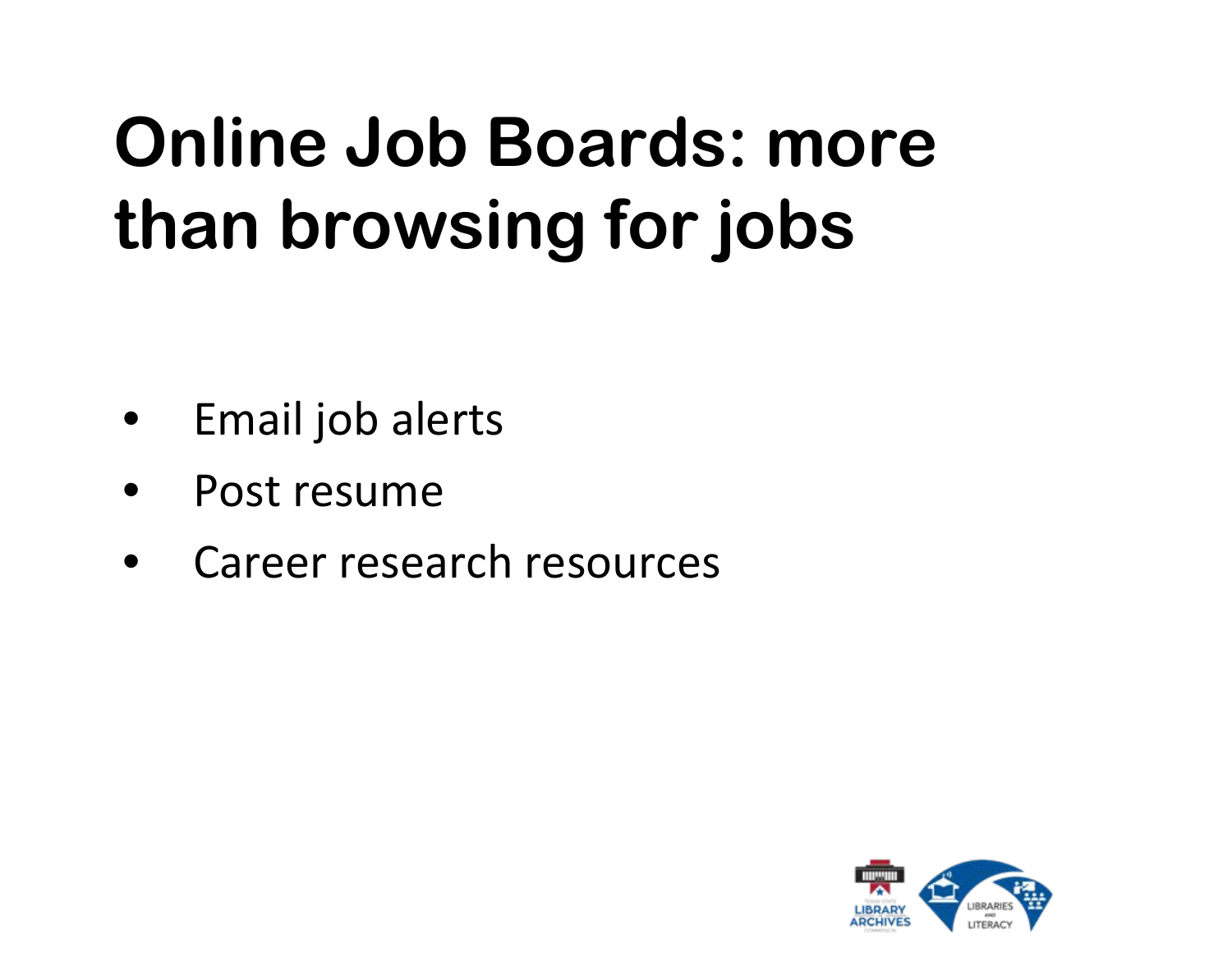[http://www.experienceworks.org/](http://www.experienceworks.org/site/PageServer?pagename=Practice_Online_application) [site/PageServer?pagename=Practi](http://www.experienceworks.org/site/PageServer?pagename=Practice_Online_application) [ce\\_Online\\_application](http://www.experienceworks.org/site/PageServer?pagename=Practice_Online_application)